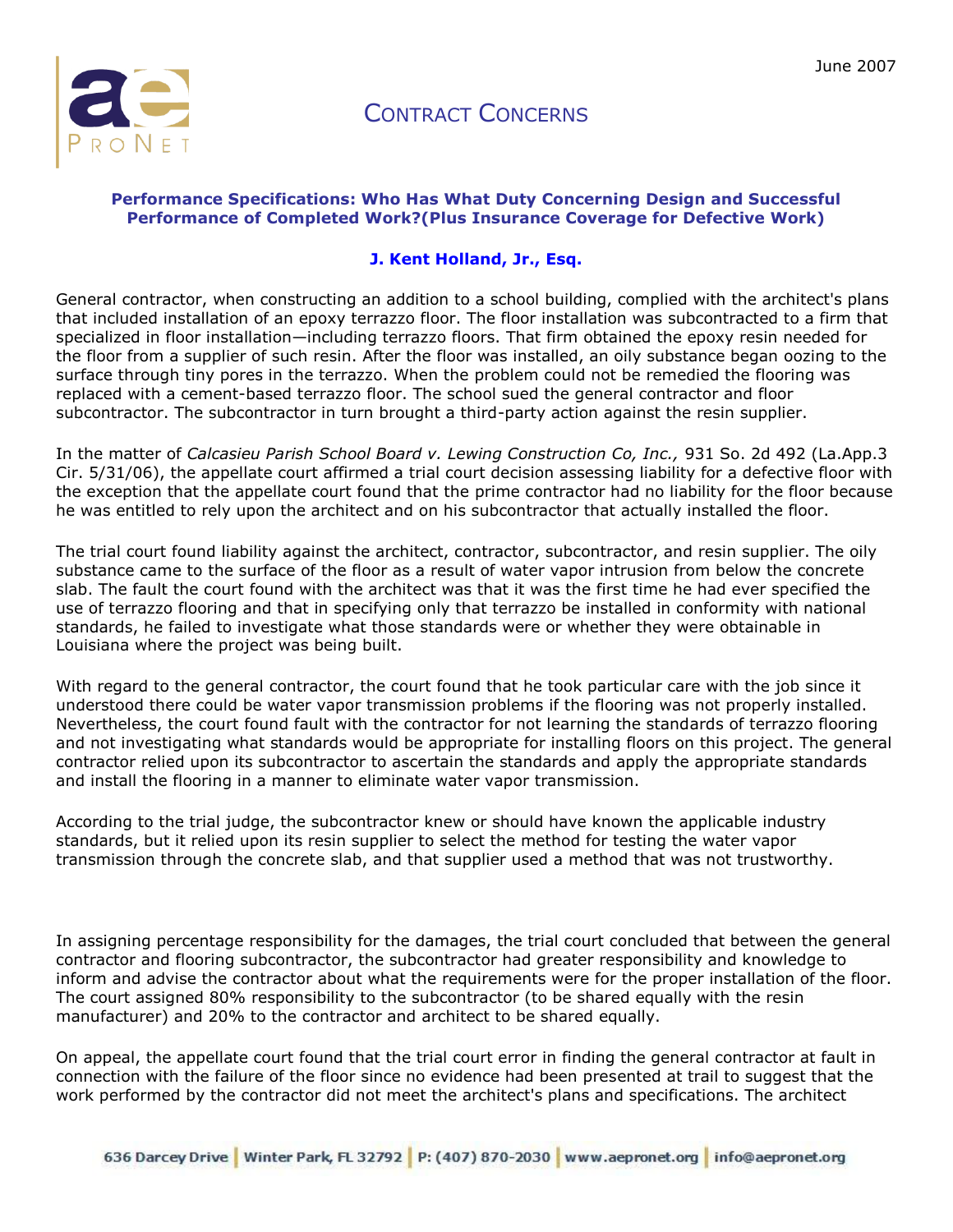

# CONTRACT CONCERNS

himself testified that the concrete slab had been poured in conformity with his plans and specifications. An expert witness on high performance flooring testified that he knew of nothing the contractor could have done prior to installing the floor to prevent its failure.

With regard to the subcontractor (floor installer) liability, the appellate court affirmed the trial court decision that he had not exercised the standard of care because it failed to perform a manufacturer's recommended calcium chloride test to determine the vapor transmission rate. The court was persuaded by testify that the "terrazzo installer should have known more about the specifications than anyone else on the job, that the installer should have been aware of the tests, and that the installer should have done more tests and made further inquiries."

After eliminating the contractor's liability the appellate court reapportioned the liability between the architect, subcontractor and resin manufacturer – assigning 20% fault to the architect for failure to using performance specifications without further investigating the requirements of an epoxy terrazzo floor before writing the specifications. The balance of liability was correctly assigned equally between the subcontractor and resin manufacturer.

### **Insurance Coverage Available for the Subcontractor's Liability**

An interesting aspect of this case involves the question of whether a general liability insurance policy covered the subcontractor's liability for the defective installation of the flooring. The carrier argued that the policy excluded coverage for claims arising out of the quality of the work. This is commonly known as the exclusion for property damage to "your work."

The court concluded that the exclusion did not apply and that there was indeed coverage for the subcontractor's loss because "the failure of the floor was covered under the "Products-Completed Operations" coverage. The court stated that the policy purported to provide coverage for "productscompleted operations hazard" but at the same time purported in other language to exclude coverage for that. In addition to finding coverage, the court held that the carrier was required to pay the subcontractor's attorneys fees for having failed to defend the subcontractor.

**Comment:** Several aspects of this decision are particularly noteworthy for how the court assessed liability. Since the architect wrote a performance specification that did not set forth any design details, the normal assumption would be that the contractor takes on all responsibility for determining the appropriate design details to satisfy the performance standard. This is one benefit that an architect typically gets by writing performance benefits. Performance specifications are often encouraged as a way to obtain wider competition by allowing different manufacturers, suppliers and contractors who may have alternative designs (and even patented designs) to compete equally so long as they commit to meeting the specified performance requirements via the design they submit. Since the architect should be entitled to rely upon the legal obligation of the contractor to meet the performance specifications, I find the reasoning of this court imposing liability on the architect in this case somewhat strained.

As second curious aspect of this case is the very brief analysis of insurance coverage. In this case, there is no evidence that any property was damaged as a result in the defective installation of the flooring, and the parties to the litigation did not argue otherwise. Nevertheless, the court found that insufficiency of the type of terrazzo used was itself the "property damage" and that the cost to tear it out and replace it would be covered under "Products-Completed Operations" coverage. What this analysis fails to appreciate is that the flooring was not installed as a "product" but was instead installed as the essential services of the